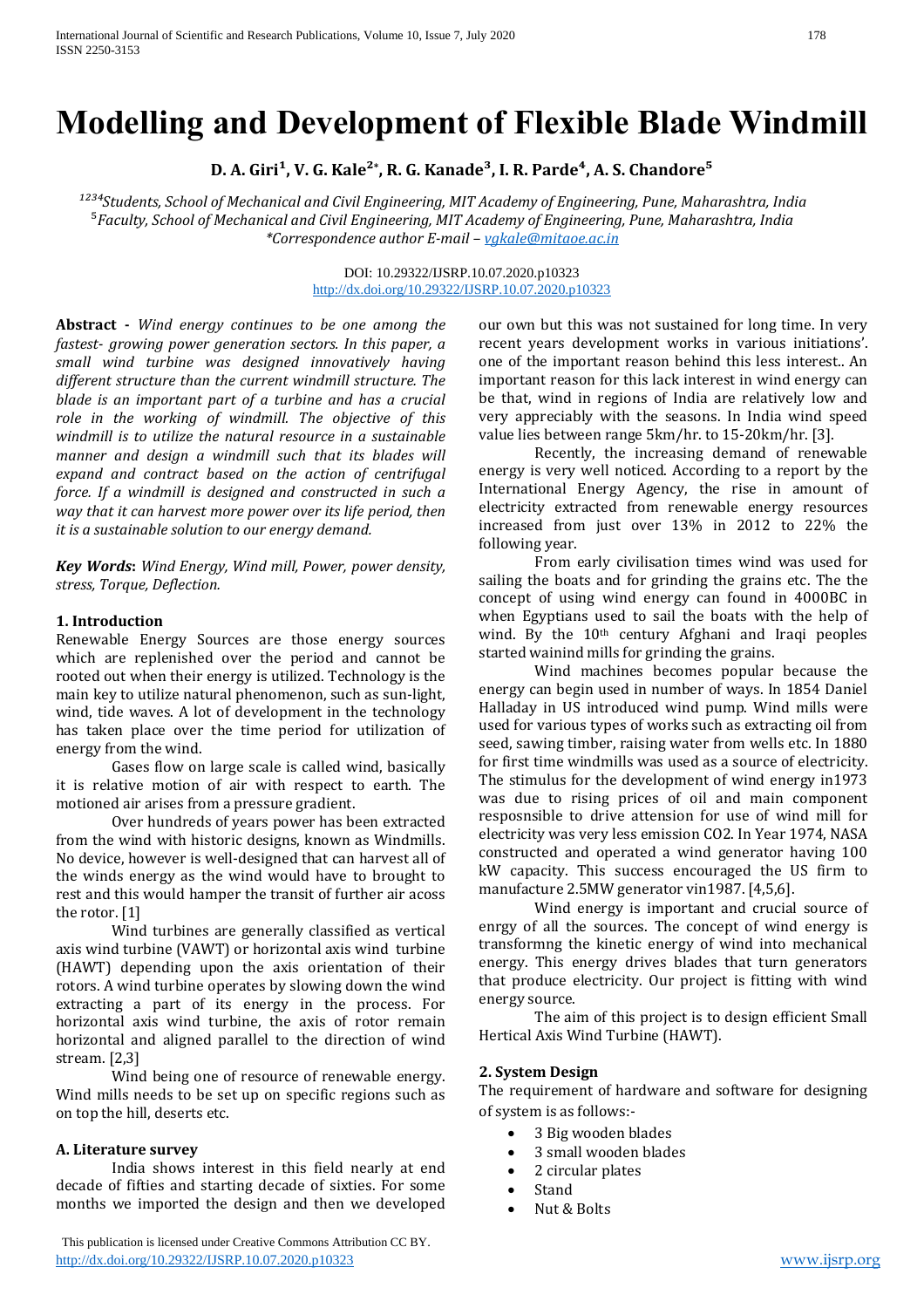International Journal of Scientific and Research Publications, Volume 10, Issue 7, July 2020 179 ISSN 2250-3153

- Shaft
- Springs
- CATIA(Software)

Mechanical drawing mainly consists of stand, blades and bearings and specification of parts is as follows:-

- Diameter of plates= 24 cm
- Big blade=  $60 \div 8 \div 2$  cm
- Small blades =  $35 * 5 * 2$  cm
- Swept Area= 0.4417 sq. m
- Effective radius= 0.75 m

System design in CATIA is given as follows:-

解解 & 景

MOR (Modulus of Rupture)= 180 MPa Elasticity modulus= 19.7 GPa Effective blade dimension= 75\*8\*2 cm Area of Load Acting on Blade: = (75 ∗ 8) sq. meter = 0.069 sq. meter Drag Force:  $F_D = C_D * 0.5 * \rho * U * A$  $C<sub>D</sub>=2.05$ ρ=1.21 (air at 20˚C) U= Wind velocity (m/s)

A= Surface area of blade

Fig – 1: CAD Model of windmill **3. Analysis and Calculation**

With the use of fundamental beam bending equation anyone is able to calculate material stresses and local deflection at any point along the beam.

**Calculation:** Properties of material are taken same as that of properties of oak timber which have similar characteristics.

## Rho (ρ) = 750 kg/m<sup>3</sup>

 This publication is licensed under Creative Commons Attribution CC BY. <http://dx.doi.org/10.29322/IJSRP.10.07.2020.p10323> [www.ijsrp.org](http://ijsrp.org/)

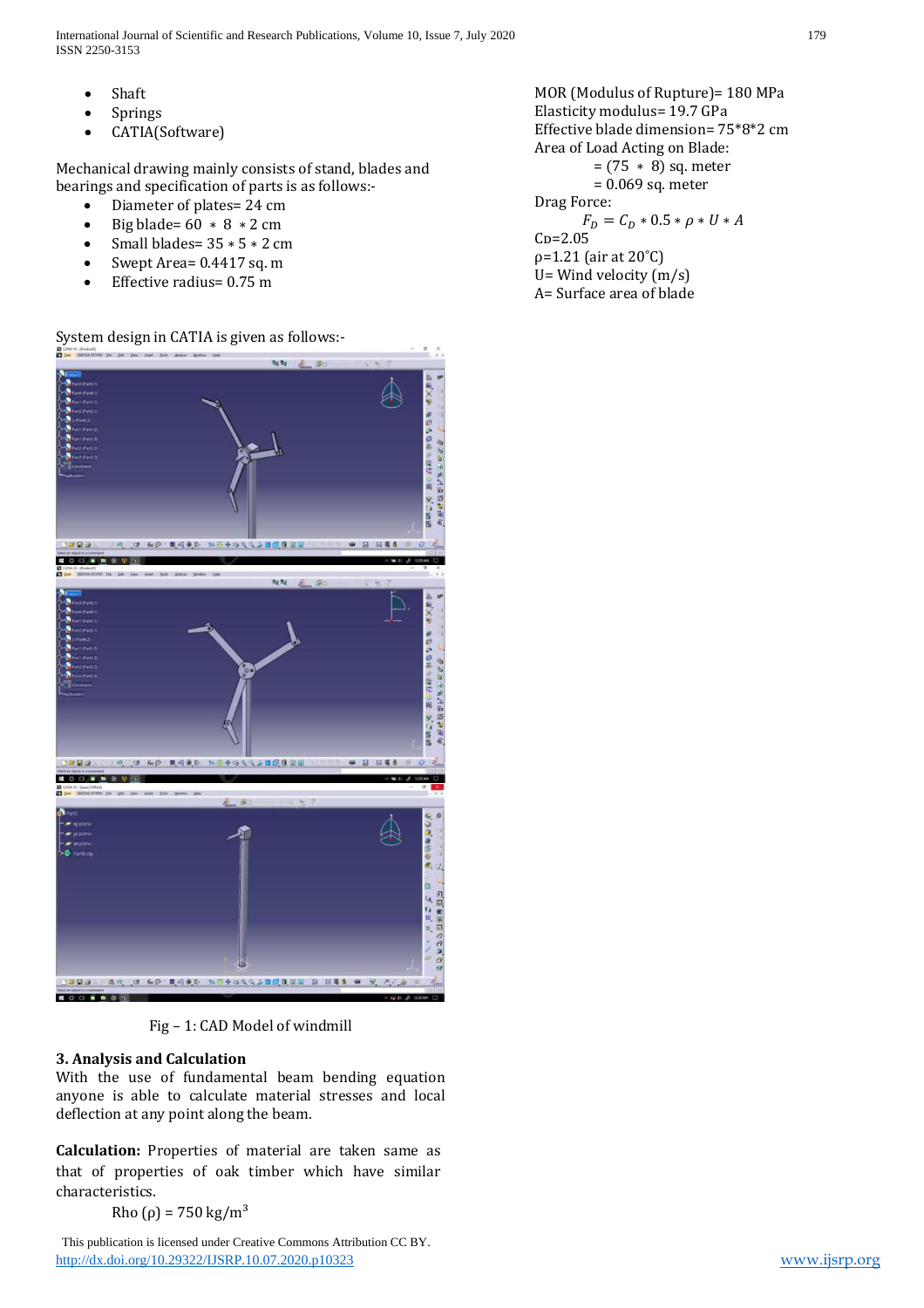International Journal of Scientific and Research Publications, Volume 10, Issue 7, July 2020 180 ISSN 2250-3153

Fig – 2: A blade model uniformly distributed aerodynamic load [2]

$$
F_D = 2.05 * 0.5 * 1.2 * 20^2 * 0.0655
$$
  
= 32.226 N  
= 33 N (approx.)

Since blade is modelled as cantilever

$$
I = \frac{bh^3}{12} = \frac{8 \times 2^3}{12} = 5.333
$$

$$
Z = \frac{bh^2}{12} = \frac{8 \times 2 \times 2}{12} = 2.667
$$

Maximum Deflection:

$$
\delta = \frac{wl^4}{8EI} = \frac{33 * 75^4}{8 * 19.7 * 10^9 * 5.333} = 1.243 * 10^{-3} \text{m}
$$

$$
Strss at support = \frac{wl}{2z} = \frac{33 * 0.75}{2 * 2.667} = 4.21875 MPa
$$

4.218 MPa is the stress occurred at root of the blade.

Since the MOR is 180 MPa, the blade will easily bear the applied loading (wind speed @20 m/sec).

Wind power generated: (@6m/s Wind speed)

 $P = 0.5 * \rho * A * V^3$  $P = 0.5 * 1.21 * 0.15 * 6<sup>3</sup>$  $P = 19.602 W$ 

Power Density: Unit Power over unit area.

$$
\frac{P}{A} = 0.6 \times V^3
$$
 watts per m<sup>2</sup>

Where,

P= Power A= Area V= Wind velocity (m/s)

|  | Table 1: Power Density and Wind speed |  |  |
|--|---------------------------------------|--|--|
|  |                                       |  |  |

| Wind Speed | Wind Speed  | <b>Power Density</b>  |
|------------|-------------|-----------------------|
| (km per h) | (m per sec) | $(W \text{ per m}^2)$ |
|            | 0.278       | 0.013                 |
| 10         | 2.778       | 12.86                 |
| 25         | 6.994       | 200.939               |
| 50         | 13.889      | 1607.510              |
| 75         | 20.833      | 5425.347              |
| 100        | 27.778      | 12860.082             |





 $T = 0.5 * \rho * A1 * u^2 * r$ 

Where,

ρ= density A1= Swept area U= wind speed R= radius

$$
T = 0.5 * 1.21 * 0.4417 * 36 * 0.75
$$
  
= 7.21 Nm (Wind speed @6m/s)

By calculations and design validation we constructed a small wind turbine which will maintain its efficiency in low wind speed as well as in high wind speed. The above design is creative and more efficient than the regular small windmill.

## **4. Implementation and working**

In this small windmill, as the wind speed increases the blades get expanded because the centrifugal force drives the blade outwards and when the wind speed is reasonably low the blades will contract and will fall inside. As the blades gets expanded it will increase the tip speed which will indirectly will increase the efficiency of the windmill.

Actual model after calculations and design validation shown as follows:-

Fig – 3: Fabricated blades of windmill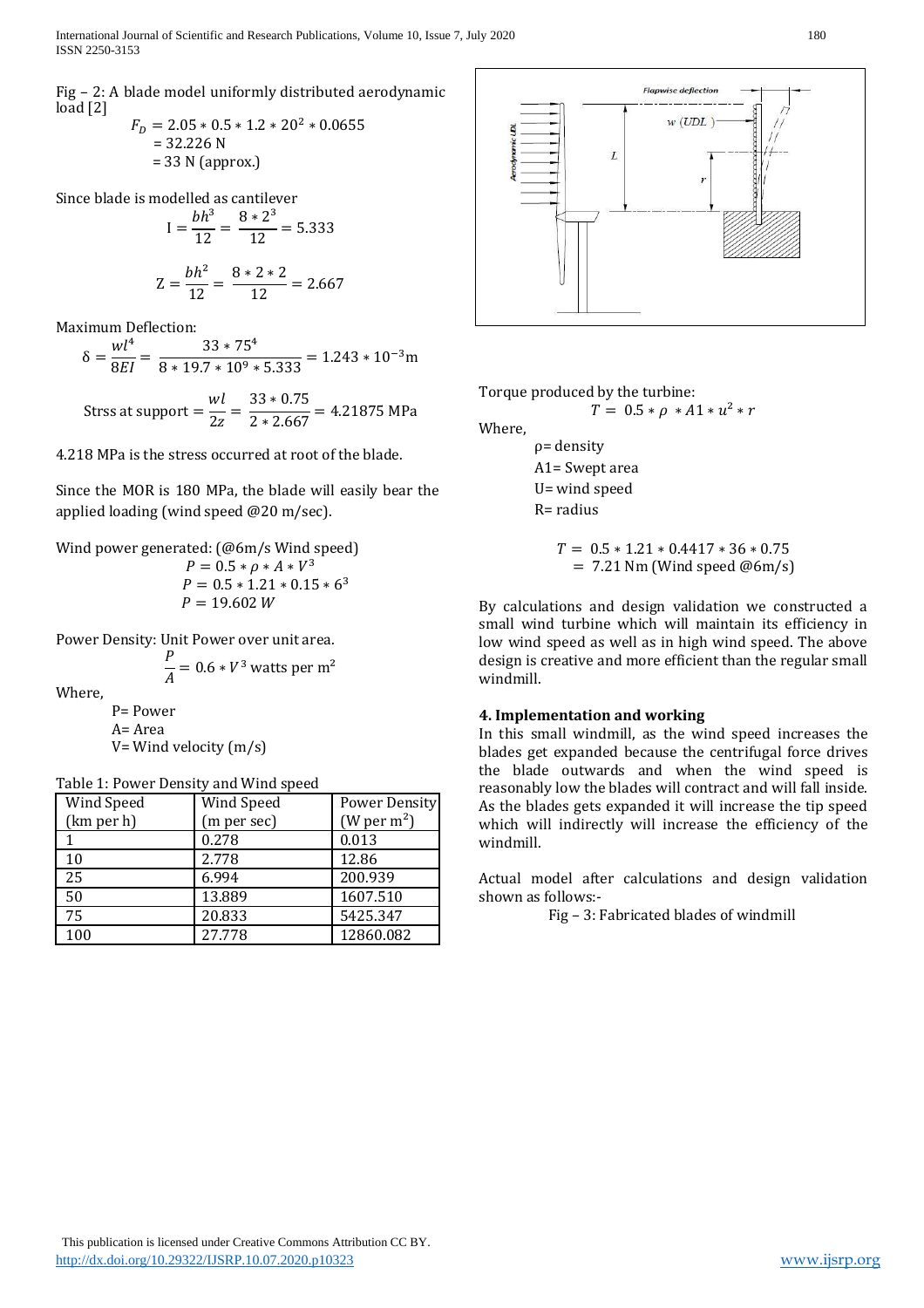

Fig – 4: Actual fabricated model of windmill

Compared to the todays small windmill design, if the length of the blade is increased then there are chances of failure of blade but we have designed a small windmill in such a way that there will be two blade fixed at the ends and linked with spring as the blades will be expandable an contractible depends on wind speed. So there will be less chances of failure of windmill blades.



**Blades:** Many of the wind turbines have two blades or three blades. Wind flowing over the blade tends to lift the



Fig – 5: Working of blades windmill [2]

**Theoretical Maximum Efficiency:** For increased wind energy extraction High rotor efficiency is desirable and

 This publication is licensed under Creative Commons Attribution CC BY. <http://dx.doi.org/10.29322/IJSRP.10.07.2020.p10323> [www.ijsrp.org](http://ijsrp.org/)

should be increased within the range of economical production.

 $P = 0.5 * \rho * A * V^3$ 

Where,

P= Energy (W) ρ= Density (kg/cubic m) A= Cross sectional area (sq. m) V= Wind velocity (m/sec)

**Tip Speed Ratio (TSR):** The rotor's rotational speed in relation to the undisturbed wind speed which plays a crucial role for efficiency of turbine. This is called the tip speed ratio, calculated [8] with following formula:

$$
\lambda = \frac{\Omega r}{V}
$$

Where,

 $\Omega$  = Rotational speed (rad/s)  $\lambda = TSR$ r= Radius (m) V= Wind speed (m/sec)

## **5. CONCLUSION**

For the reason of noise, efficiency and aesthetics, the horizontal axis three blade design has an edge over VAWT in the modern wind turbine market for its capacity to work under variable load conditions.

The existing wind mills have a fixed blade length. The range of wind speed they work efficiently is very small. Wind mills are not capable rotate on their own in weak winds in contrary they shatter or breaks in the presence of very strong winds. Thus hindering electricity production.

For small wind turbine we tried to design a windmill which can expand and contract according to the wind speed and compared it with the regular one. Also it will maintain its efficiency in low wind speed as well as high wind speed.

Torque produced by the designed wind mill (7.21Nm) is more than the regular wind mill (6.15Nm), considering the wind speed of 6m/s. So it will be directly reflected in performance of the wind mill efficiency.

Small scale wind energy transformation systems are an efficient, environmentally friendly power source for hospitals, households and many more applications. This wind turbine design is able to withstand variable loading conditions like wind load, centrifugal load and gravity loads.

## **References**

- [1] Josua Kirsch "Design Of A Small Wind Turbine For Electric Power Generation (1-5kW)" University of Southern Queensland, November 2009.
- [2] Peter J. Schubel and Richard J. Crossley "Wind Turbine Blade Design" , Energies 2012, 5, 3425-3449; doi:10.3390/en5093425.
- [3] Dominy, R.; Lunt, P.; Bickerdyke, A.; Dominy, J. Self,